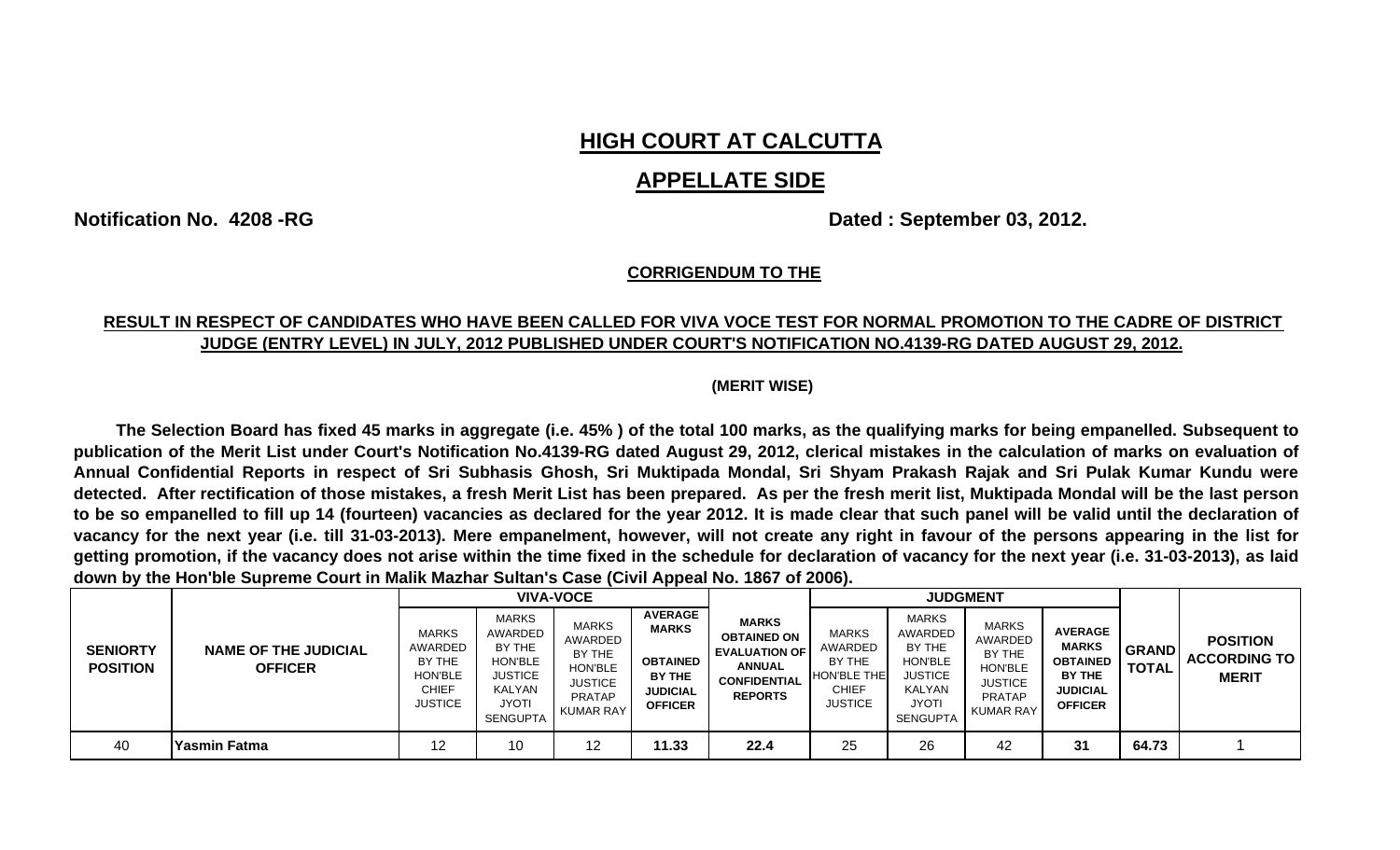| 41                                         | <b>Sunirmal Dutta</b>              | 10              | 9               | 10             | 9.66           | 25.2 | 22              | 23 | 40 | 28.33 | 63.19 | $\overline{2}$ |
|--------------------------------------------|------------------------------------|-----------------|-----------------|----------------|----------------|------|-----------------|----|----|-------|-------|----------------|
| 15                                         | Indranil Adhikari                  | 10              | 9               | 10             | 9.66           | 21   | 25              | 30 | 42 | 32.33 | 62.99 | 3              |
| 36                                         | Gopal Chandra Karmakar             | $\overline{7}$  | 8               | $\overline{7}$ | 7.33           | 22.4 | 25              | 28 | 31 | 28    | 57.73 | $\overline{4}$ |
| 22                                         | Dharani Adhikary                   | 10              | 10              | 10             | 10             | 19.6 | 20              | 21 | 42 | 27.66 | 57.26 | 5              |
| 42                                         | Santanu Jha                        | $\overline{7}$  | 9               | 6              | 7.33           | 22.4 | 25              | 26 | 30 | 27    | 56.73 | 6              |
| 38                                         | <b>Subhasis Ghosh</b>              | 10              | 8               | 10             | 9.33           | 21   | 18              | 20 | 40 | 26    | 56.33 | $\overline{7}$ |
| 16                                         | <b>Arup Basu</b>                   | $\overline{7}$  | 8               | 8              | 7.66           | 21   | 22              | 23 | 38 | 27.66 | 56.32 | 8              |
| 35                                         | Sovan Kumar Mukhopadhyay           | $5\phantom{.0}$ | $6\,$           | $\overline{7}$ | 6              | 23.8 | 22              | 23 | 31 | 25.33 | 55.13 | 9              |
| 29                                         | Sukla Sengupta                     | $\overline{7}$  | 6               | $\overline{7}$ | 6.66           | 21   | 25              | 27 | 30 | 27.33 | 54.99 | 10             |
| 13                                         | <b>Jayanta Chakraborty</b>         | 10              | 9               | 10             | 9.66           | 18.2 | 22              | 24 | 35 | 27    | 54.86 | 11             |
| 17                                         | <b>Samiran Dutta</b>               | $\overline{7}$  | $\overline{7}$  | $\overline{7}$ | $\overline{7}$ | 16.8 | 25              | 26 | 30 | 27    | 50.8  | 12             |
| 18                                         | <b>Shyamal Kumar Biswas</b>        | $5\phantom{.0}$ | 6               | 5              | 5.33           | 22.4 | 20              | 21 | 26 | 22.33 | 50.06 | 13             |
| 39                                         | <b>Anupam Mukherjee</b>            | 5               | 5               | 5              | 5              | 21   | $\overline{22}$ | 23 | 25 | 23.33 | 49.33 | 14             |
| 24                                         | <b>Swadesh Ranjan Roy</b>          | $5\phantom{.0}$ | $5\phantom{.0}$ | 5              | 5              | 21   | 20              | 21 | 26 | 22.33 | 48.33 | 15             |
| 27                                         | <b>Shyamal Kumar Roy Chowdhury</b> | 5               | $6\phantom{a}$  | 5              | 5.33           | 21   | 20              | 21 | 25 | 22    | 48.33 | 16             |
| 21                                         | <b>Asish Kumar Das</b>             | 5               | $\overline{4}$  | 5              | 4.66           | 22.4 | 18              | 20 | 25 | 21    | 48.06 | 17             |
| 4                                          | <b>Subhabrota Chowdhury</b>        | $5\phantom{.0}$ | $\overline{2}$  | 3              | 3.33           | 16.8 | 30              | 31 | 22 | 27.66 | 47.79 | 18             |
| $\overline{2}$                             | Sandipan Bandyopadhyay             | $\sqrt{5}$      | 5               | 5              | 5              | 18.2 | 25              | 24 | 24 | 24.33 | 47.53 | 19             |
| 34                                         | Partha Sarathi Chakraborty         | $\mathbf{3}$    | 3               | $\overline{4}$ | 3.33           | 19.6 | 25              | 24 | 24 | 24.33 | 47.26 | 20             |
| 19                                         | <b>Dwijendranath Roy Barman</b>    | 5               | $\overline{4}$  | 5              | 4.66           | 19.6 | 20              | 22 | 25 | 22.33 | 46.59 | 21             |
| 10                                         | <b>Muktipada Mondal</b>            | $5\phantom{.0}$ | $\overline{4}$  | 5              | 4.66           | 15.4 | 28              | 27 | 20 | 25    | 45.06 | 22             |
| <b>CANDIDATES SECURING MARKS BELOW 45%</b> |                                    |                 |                 |                |                |      |                 |    |    |       |       |                |
| 37                                         | Shyam Prakash Rajak                | $\mathbf 0$     | $\overline{2}$  | $\mathbf 0$    | 0.66           | 23.8 | 20              | 21 | 20 | 20.33 | 44.79 | 23             |
| 14                                         | <b>Somenath Mukherjee</b>          | $\mathbf{3}$    | $\overline{4}$  | 3              | 3.33           | 16.8 | 25              | 28 | 20 | 24.33 | 44.46 | 24             |
| 31                                         | Daman Prosad Biswas                | $\sqrt{3}$      | $\overline{4}$  | 3              | 3.33           | 18.2 | 20              | 22 | 22 | 21.33 | 42.86 | 25             |
| 23                                         | Rabindra Nath Malik                | 5               | 6               | 5              | 5.33           | 16.8 | 18              | 19 | 25 | 20.66 | 42.79 | 26             |